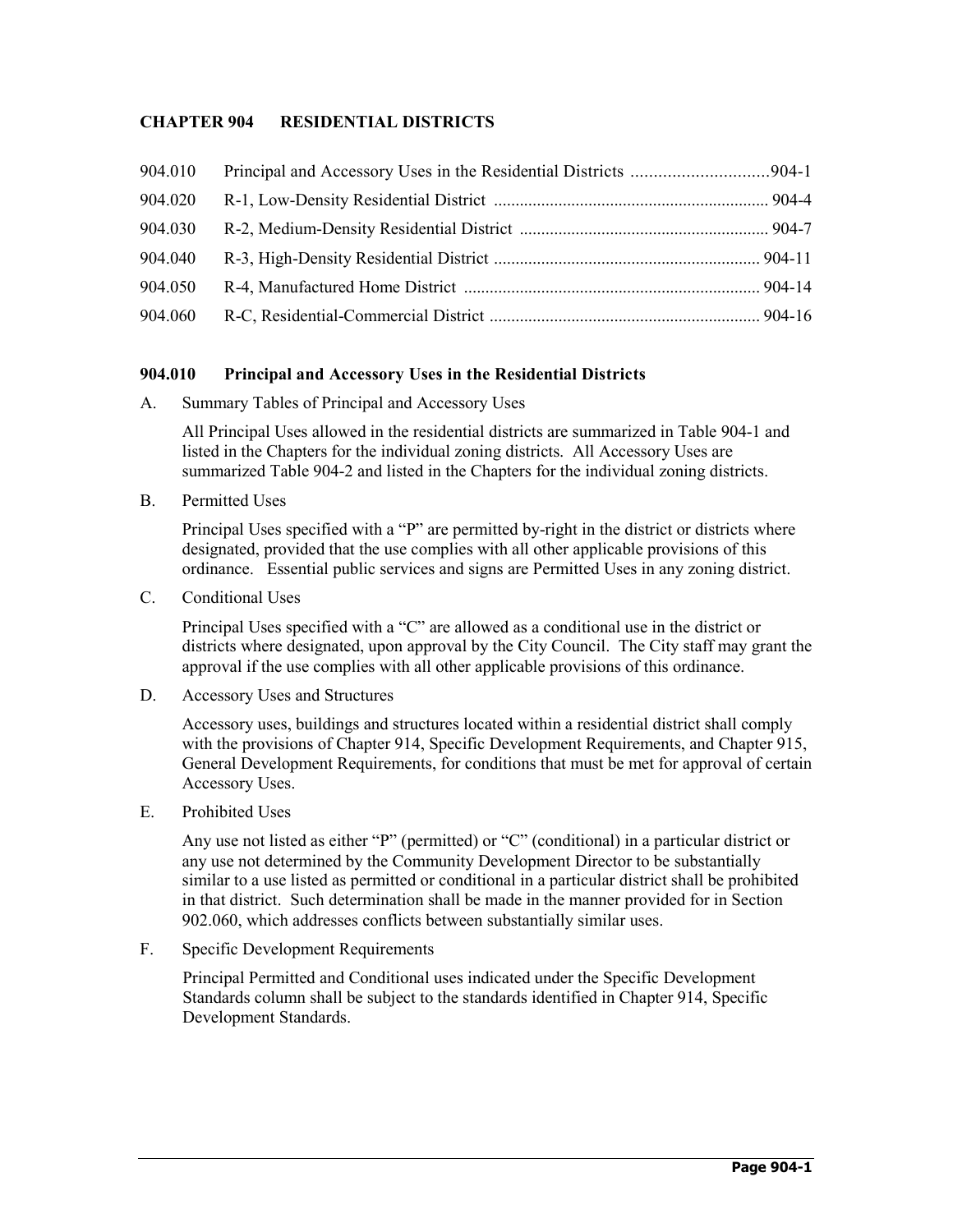G. General Development Requirements

Development of land for multi-family residential, schools, places of worship, parks or other non-residential purposes shall conform to the requirements for traffic circulation, landscape design, fencing, lighting and other considerations as specified in Chapter 915, General Development Requirements.

H. Dimensional Requirements in the Residential Districts

Dimensional requirements for the residential districts are presented under Sections 904.020 through 904.050, the R-1 District through the R-4 District.

### **Table 904-1: Summary of the Principal Permitted and Conditional Land Uses in the Residential Districts**

| <b>P:</b> Permitted                                                                                            |                          | <b>C: Conditional</b> |                         |                          | --: Not allowed |                                        |
|----------------------------------------------------------------------------------------------------------------|--------------------------|-----------------------|-------------------------|--------------------------|-----------------|----------------------------------------|
| <b>Land Uses</b>                                                                                               |                          |                       | <b>Zoning Districts</b> |                          |                 | <b>Specific</b><br><b>Requirements</b> |
|                                                                                                                | $R-1$                    | $R-2$                 | $R-3$                   | <b>R-4</b>               | $R-C$           |                                        |
| <b>Residential Uses</b>                                                                                        |                          |                       |                         |                          |                 |                                        |
| Detached single-family buildings                                                                               | P                        | P                     | $\overline{a}$          | P                        |                 | Chapter 914                            |
| Two-family dwellings                                                                                           | $\overline{a}$           | P                     | P                       | $\overline{\phantom{a}}$ | P               | Chapter 914                            |
| Garages, attached                                                                                              | P                        | P                     | P                       | P                        | P               | Chapter 914                            |
| Manufactured home parks                                                                                        | $- -$                    | $-$                   | --                      | P                        | --              | Chapter 914                            |
| Multiple-unit buildings, up to 8<br>units                                                                      | $\overline{a}$           | P                     | P                       |                          | P               | Chapter 914 -<br>design standard       |
| Multiple-unit buildings, more than<br>8 units                                                                  | $\overline{\phantom{a}}$ | $-$                   | P                       |                          | $\overline{a}$  | Chapter 914 -<br>design standards      |
| Multiple-family buildings restricted<br>to seniors                                                             | $-$                      | --                    | P                       | --                       | P               | Chapter 914                            |
| Over-night care facility or group<br>home, State-licensed or non-<br>licensed, serving 6 or fewer<br>persons   | P                        | P                     | $\mathsf{C}$            |                          | P               | Chapter 914                            |
| Over-night care facility or group<br>home, State-licensed or non-<br>licensed, serving 7 through 16<br>persons | $\overline{a}$           | C                     | $\mathsf{C}$            | $-$                      | P               | Chapter 914                            |
| <b>Commercial Uses</b>                                                                                         |                          |                       |                         |                          |                 |                                        |
| Bed-and-breakfast homes                                                                                        | P                        | P                     | P                       | $\overline{\phantom{a}}$ | P               | Chapter 914                            |
| Boarding of 1 or 2 people                                                                                      | P                        | P                     | P                       | P                        | P               | Chapter 914                            |
| Day care, commercial child                                                                                     |                          |                       |                         |                          | P               | Chapter 914                            |
| <b>Medical clinics</b>                                                                                         |                          |                       |                         |                          | P               |                                        |
| Mixed residential and commercial<br>buildings                                                                  | $-$                      |                       |                         |                          | P               |                                        |
| Nursing homes                                                                                                  | $-$                      | --                    | --                      | P                        | P               |                                        |
| <b>Offices</b>                                                                                                 | $-$                      |                       | --                      | $-$                      | P               | Chapter 914                            |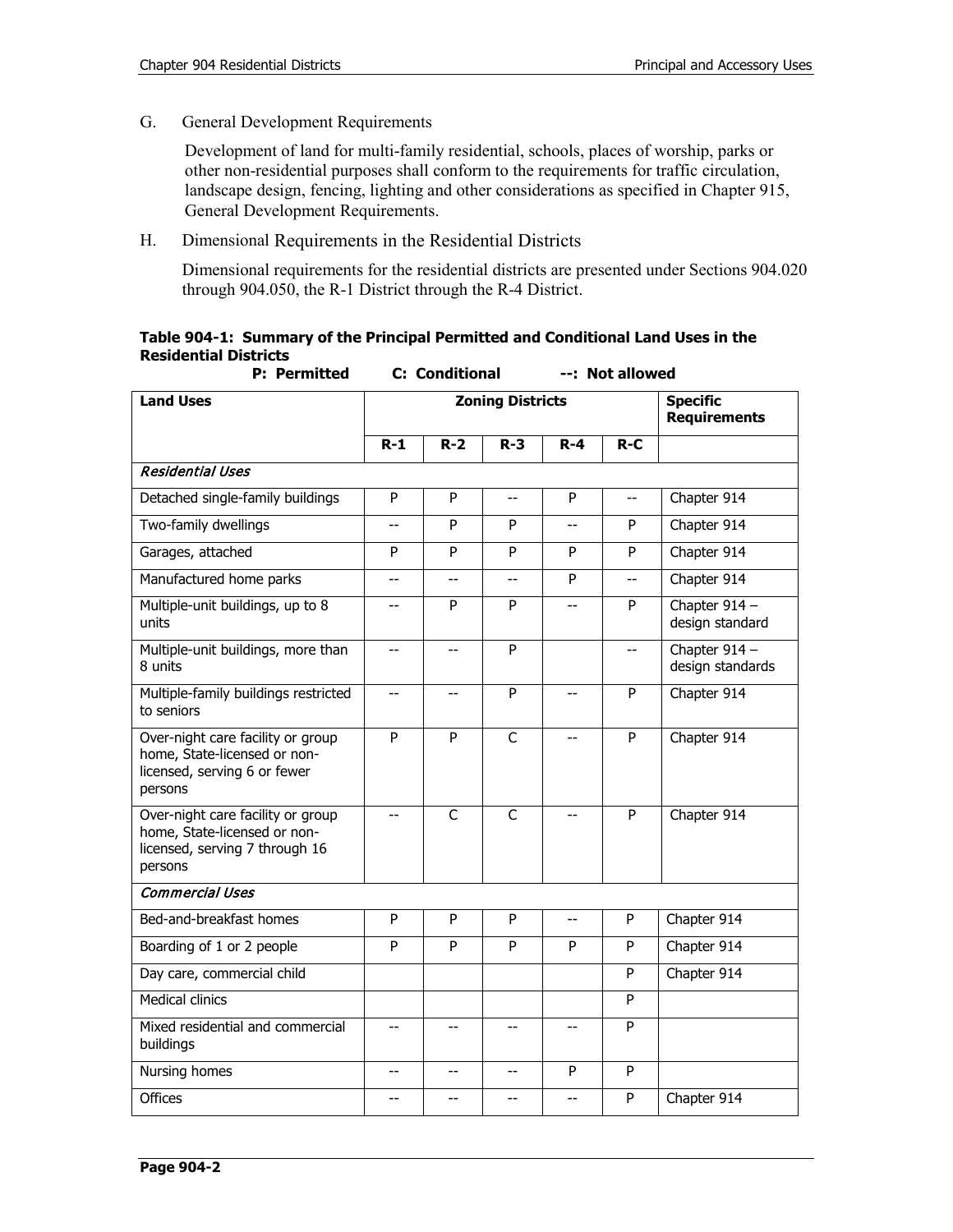| <b>Land Uses</b>                                                                     |       | <b>Zoning Districts</b> | <b>Specific</b><br><b>Requirements</b> |         |       |             |
|--------------------------------------------------------------------------------------|-------|-------------------------|----------------------------------------|---------|-------|-------------|
|                                                                                      | $R-1$ | $R-2$                   | $R - 3$                                | $R - 4$ | $R-C$ |             |
| Retail and/or service businesses<br>not exceeding 10,000 square feet<br>per building |       |                         |                                        |         | P     |             |
| Temporary or seasonal businesses                                                     |       |                         |                                        |         | P     | Chapter 914 |
| <b>Public and Semi-Public Uses</b>                                                   |       |                         |                                        |         |       |             |
| <b>Essential services</b>                                                            | p     | p                       | р                                      | р       | p     | Chapter 915 |
| Place of Public Worship                                                              | p     | p                       | р                                      | р       | р     |             |
| Public parks; park buildings                                                         | p     | р                       | р                                      | р       | p     |             |
| Schools, K-12                                                                        | C     | C                       | C                                      | C       | C     |             |

# **Table 904-2: Summary Table of Accessory Land Uses in the Residential Districts**

| <b>Land Uses</b>                                                                            |            |              | <b>Zoning Districts</b> |                | <b>Specific</b><br><b>Requirements</b> |             |
|---------------------------------------------------------------------------------------------|------------|--------------|-------------------------|----------------|----------------------------------------|-------------|
|                                                                                             | $R-1$      | $R-2$        | $R - 3$                 | $R - 4$        | $R-C$                                  |             |
| <b>Antennas or Towers</b>                                                                   | $-$ or $C$ | $-$ or $C$   | $-$ or $C$              | $-$ or $C$     | $-$ or $C$                             | Chapter 914 |
| Child care, in-home, drop-in<br>program                                                     | P          | P            | P                       | P              | P                                      | Chapter 914 |
| Children's play equipment                                                                   | P          | P            | P                       | P              | P                                      |             |
| Day care, in-home, State-licensed,<br>serving 14 or fewer children or 12<br>or fewer adults | P          | P            | P                       | P              | P                                      | Chapter 914 |
| Day care, in-home, State-licensed,<br>up to 16 adults or children                           |            | $\mathsf{C}$ | $\overline{C}$          | $\overline{C}$ | P                                      | Chapter 914 |
| Day care, children, religious or<br>school setting                                          | P          | P            | P                       | P              | P                                      | Chapter 914 |
| Electric vehicle charging stations                                                          | P          | P            | P                       | P              | P                                      |             |
| Garages, detached                                                                           | P          | P            | P                       | P              | P                                      | Chapter 914 |
| Greenhouses                                                                                 | P          | P            | P                       | P              | P                                      |             |
| Home occupations                                                                            | P          | P            | P                       | P              | P                                      | Chapter 914 |
| Manufactured home park office,<br>community building or storm<br>shelter                    | --         | --           | $-$                     | P              | --                                     | Chapter 914 |
| Screen houses; gazebos                                                                      | P          | P            | P                       | P              | P                                      |             |
| Solar energy systems                                                                        | P          | P            | P                       | P              | P                                      | Chapter 914 |
| Storage buildings                                                                           | P          | P            | P                       | P              | P                                      |             |
| Swimming pools; hot tubs                                                                    | P          | P            | P                       | P              | P                                      | Chapter 914 |
| Wind Energy Conversion Systems                                                              | --         | --           | $-$                     | $-$            | $-$                                    |             |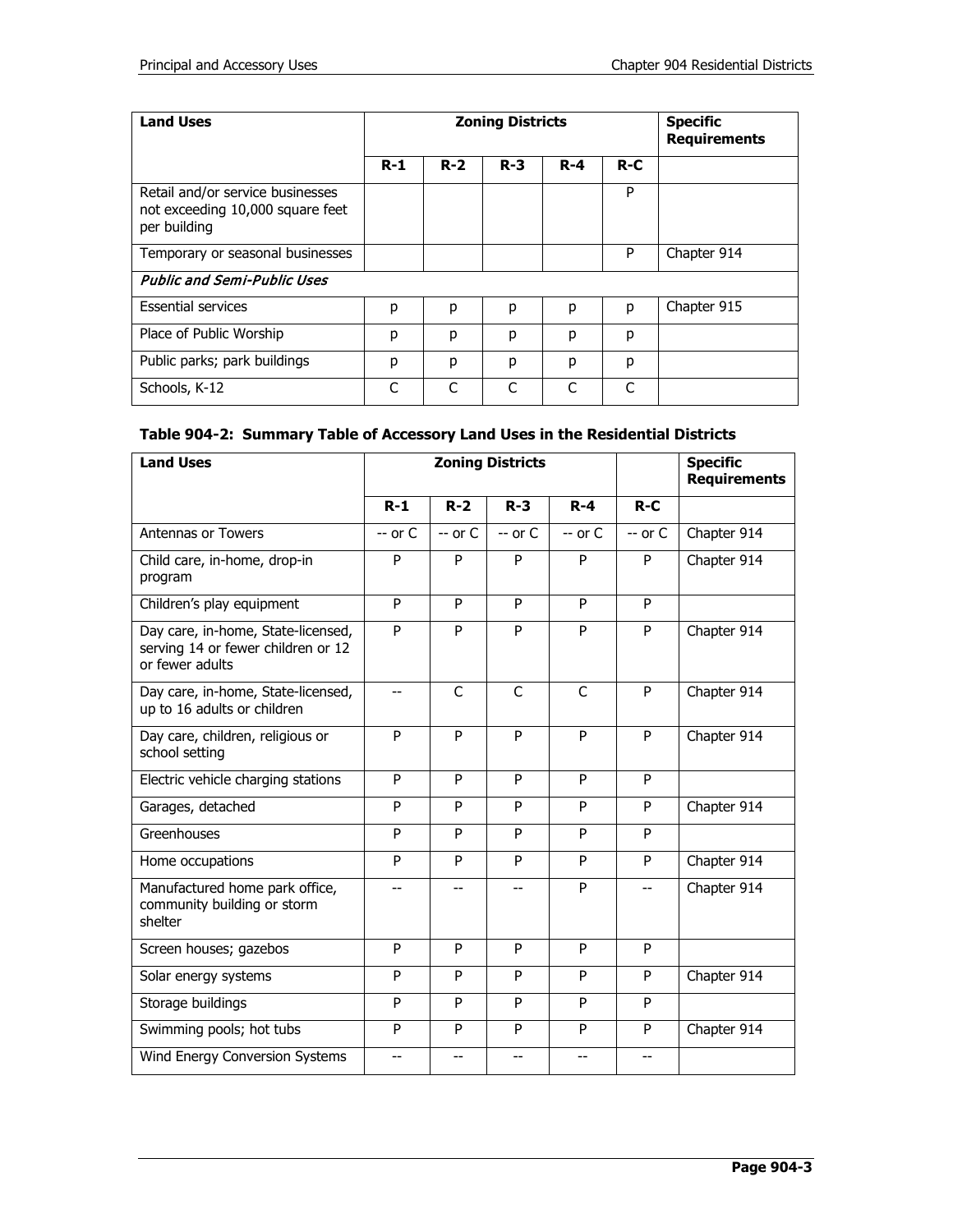# **904.020 R-1, Low-Density Residential District**

A. Purpose

The purpose of the R-1, Low-Density Residential District, is to allow single-family, detached houses at a density of up to approximately 4 houses per net acre (that is, not counting public streets and wetlands).

- B. Permitted Principal Uses
	- 1. Refer to Table 904-1.
	- 2. Some Permitted Uses have requirements that are presented in Chapter 914, Specific Development Requirements. Refer also to Chapter 915, General Development Requirements.
- C. Conditional Principal Uses
	- 1. Refer to Table 904-1.
	- 2. Refer to Chapter 914 for requirements that must be met for approval of some Conditional Uses. Refer also to Chapter 915, General Development Requirements.
- D. Accessory Uses
	- 1. Refer to Table 904-2.
	- 2. Refer to Chapter 914, Specific Development Requirements, and Chapter 915, General Development Requirements, for certain Accessory Use conditions.
	- 3. Tents or similar structures without foundations or footings may not be used as accessory buildings.
- E. Dimensional Requirements

#### **Table 904-3: Required Setbacks, R-1 District**

Note: The distinction between parcels created before or after 2008 has been removed. These dimensions are changed slightly, as shown, from the 2008 dimensions.

|                                | <b>Front</b>    | <b>Side</b>      | <b>Corner Side</b> | Rear | Wetland, Lake or<br><b>Storm Pond</b> |
|--------------------------------|-----------------|------------------|--------------------|------|---------------------------------------|
| Single-Unit<br><b>Dwelling</b> | 30 1, 2, 3      | 7.5 <sup>4</sup> | 20 <sup>5</sup>    | 40   | Chapter 915                           |
| Driveway                       | Not applicable  | 5                | 20                 |      | Chapter 915                           |
| Parking <sup>6</sup>           | 10              | 5                | 20                 | 5    | Chapter 915                           |
| Porch                          | 22 <sup>2</sup> | 7.5              | 20 <sup>2</sup>    | 30   |                                       |
| <b>Deck</b>                    | 22 <sup>2</sup> | 7.5              | 20 <sup>2</sup>    | 30   |                                       |

<sup>1</sup> The front setback shall be applied as a "build-to" distance except in instances of "setback averaging" as allowed by #2, below. See Table 904-6 for garage setbacks.

- 2. If two or more existing houses on the same side of the block have front setbacks other than the standard, the setbacks for the remaining lots on that side of the block shall be the average setback of the existing houses.
- 3. A covered front porch or a covered front stoop, with a lateral enclosure of not more than a balustrade, may encroach into the front yard setback by up to 6 feet.
- 4. Any parcel of land upon which a single-family residence was constructed prior to June 25, 1980 shall maintain a minimum 5-foot interior side yard setback for the principal building, future attached additions to such building, and from any existing or newly created lot lines.
- 5 If an adjacent house has a front yard facing the side street, then the corner side setback shall equal the front setback of the adjacent house.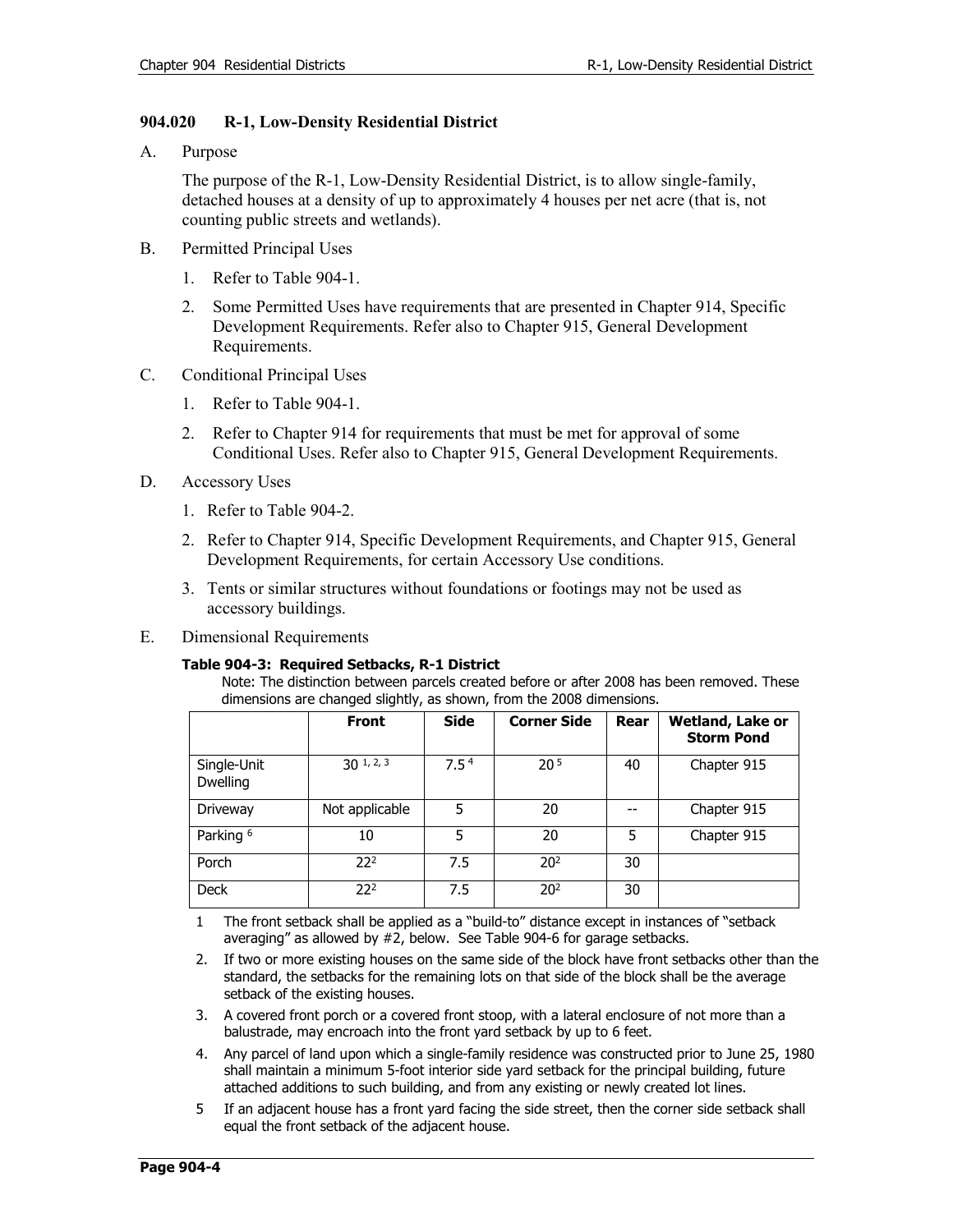- 6 For turn-arounds, see Chapter 915, General Development Requirements, Residential Parking Locations.
- 7 Impervious Surface: Thirty-five (35) percent maximum, which is not wetland. Where property owners can show compliance with all setbacks and other dimensional requirements, this coverage threshold may be exceeded by the Community Development Director.

#### **Table 904-4: Minimum Lot Dimensions, R-1 District**

|                                 | Area   | Width | <b>Depth</b> |
|---------------------------------|--------|-------|--------------|
| Single-Family Detached Building |        |       |              |
| Interior lot                    | 10,000 |       | 130          |
| Corner lot                      | 11,000 | 80    | 130          |

## **Table 904-5: Maximum Structure Height, R-1 District**

|                                                        | Feet |
|--------------------------------------------------------|------|
| Principal Building <sup>1</sup>                        | 36   |
| Fences $2$<br><b>Front Yards</b><br>Side or Rear Yards | 6.5  |

1. Or 2.5 stories, whichever is less. See Sub-Chapter 17, Rules of Measurement, Building Height.

2. See also Chapter 915 for additional regulations on fences.

### **Table 904-6: Garage Dimensions for 1-Unit Buildings**

#### **Attached Garages**

| <b>Front Setback</b>         | <b>Side</b><br>Yard<br><b>Setback</b> | Rear<br>Yard<br><b>Setback</b> | Width                                                  | Area<br>(max) | <b>Height of</b><br><b>Detached</b><br>Garage | <b>Exterior</b><br>Wall<br><b>Height</b> | <b>Driveway</b><br>width at<br>curb |
|------------------------------|---------------------------------------|--------------------------------|--------------------------------------------------------|---------------|-----------------------------------------------|------------------------------------------|-------------------------------------|
| Same as the<br>house setback | 5                                     | 5                              | 32 or<br>50% of the<br>width of the<br>entire building | 768           |                                               | $- -$                                    | 18                                  |

1. If the garage is three stalls wide, the third stall must be set back an additional 2 feet.

#### **Detached Garages**

| <b>Front Setback</b>         | <b>Side</b><br>Yard<br><b>Setback</b> | Rear<br>Yard<br><b>Setback</b> | Width | Area<br>(max) | <b>Height of</b><br><b>Detached</b><br>Garage | <b>Exterior</b><br>Wall<br>Height | <b>Driveway</b><br>width at<br>curb |
|------------------------------|---------------------------------------|--------------------------------|-------|---------------|-----------------------------------------------|-----------------------------------|-------------------------------------|
| Same as the<br>house setback | Same as<br>the house                  |                                | 32    | 768           | 18 feet<br>to peak                            |                                   | 18                                  |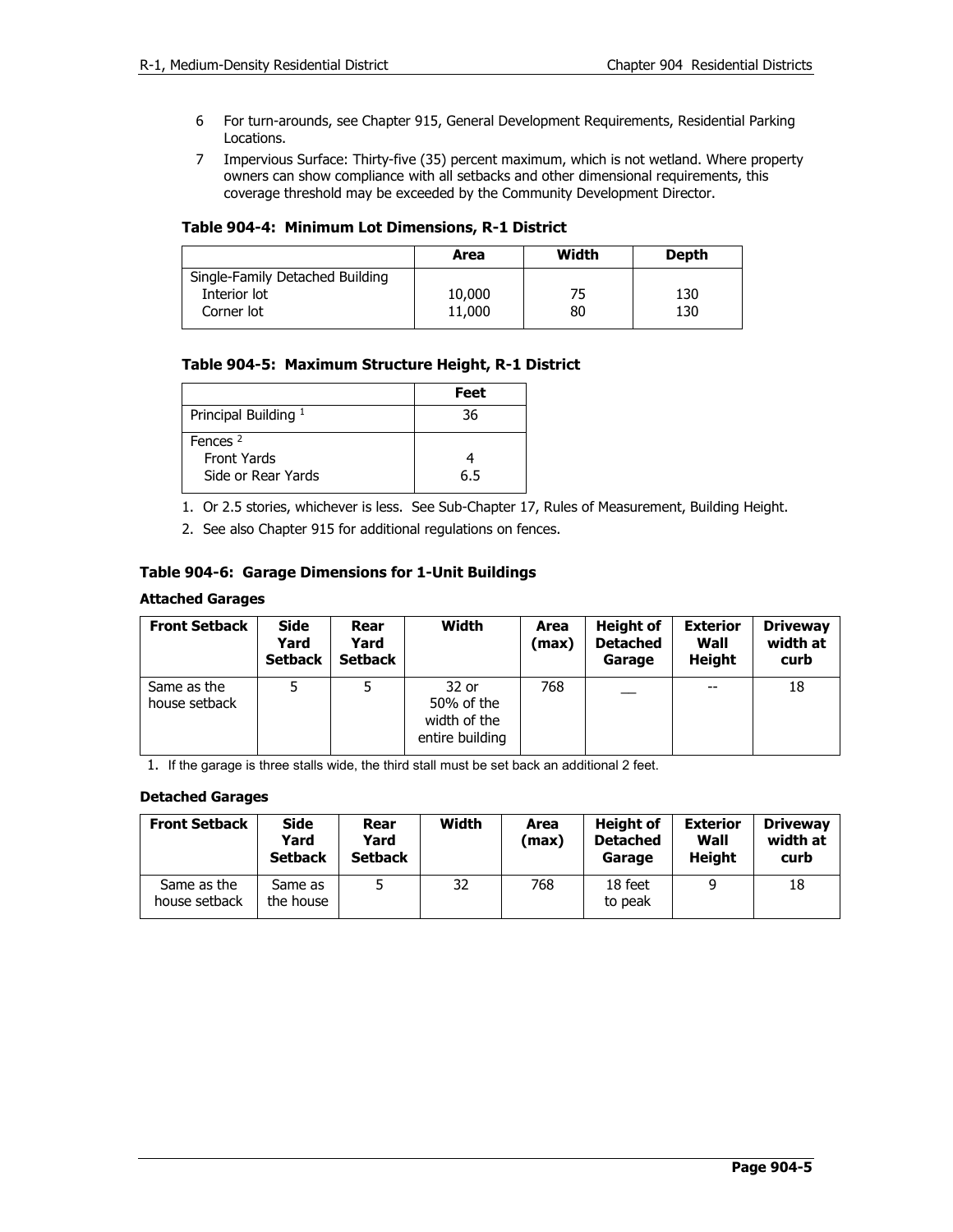|                              | <b>One-Unit</b><br><b>Residential Use</b> |
|------------------------------|-------------------------------------------|
| Number of Structures Allowed |                                           |
| Size of Structure, Maximum   | $200$ sf                                  |
| Height Maximum               | 15ff                                      |
| Minimum Setbacks *           |                                           |
| Front                        | No closer than principal                  |
| Side $**$                    |                                           |
| Corner Side                  | No closer than principal                  |
| Rear                         |                                           |
| From principal structure     |                                           |

### **Table 904-7: Requirements for Accessory Structures, Not Including Garages**

See also Accessory Structures in Chapter 915, General Development Requirements.

Legally non-conforming accessory buildings constructed on single family parcels prior to June 25, 1980 shall be allowed to be rebuilt at their prior side yard setback distance, provided such setback is at least 5 feet. Accessory buildings in corner side yards shall set back from the property line the same distance as the principal building.

- \*\*\* No permanent structure (one attached to frost-free footings) shall be located in an easement unless the easement is amended or otherwise allows such structures. A non-permanent structure may be located in an easement but may have to be moved if the easement-holder demands.
- F. Lot Coverage and Tree Preservation

Refer to Chapter 914, Specific Development Requirements.

G. Driveway Width

The maximum width a residential driveway at the property line shall be 18 feet.

H. Specific Development Requirements

Some Conditional Uses and some Permitted Uses have specific requirements that are presented in Chapter 914, Specific Development Requirements. Refer to Table 904-1 for the uses that have specific requirements.

I. General Development Requirements

Development requirements that apply to all uses are presented in Chapter 915, General Development Requirements.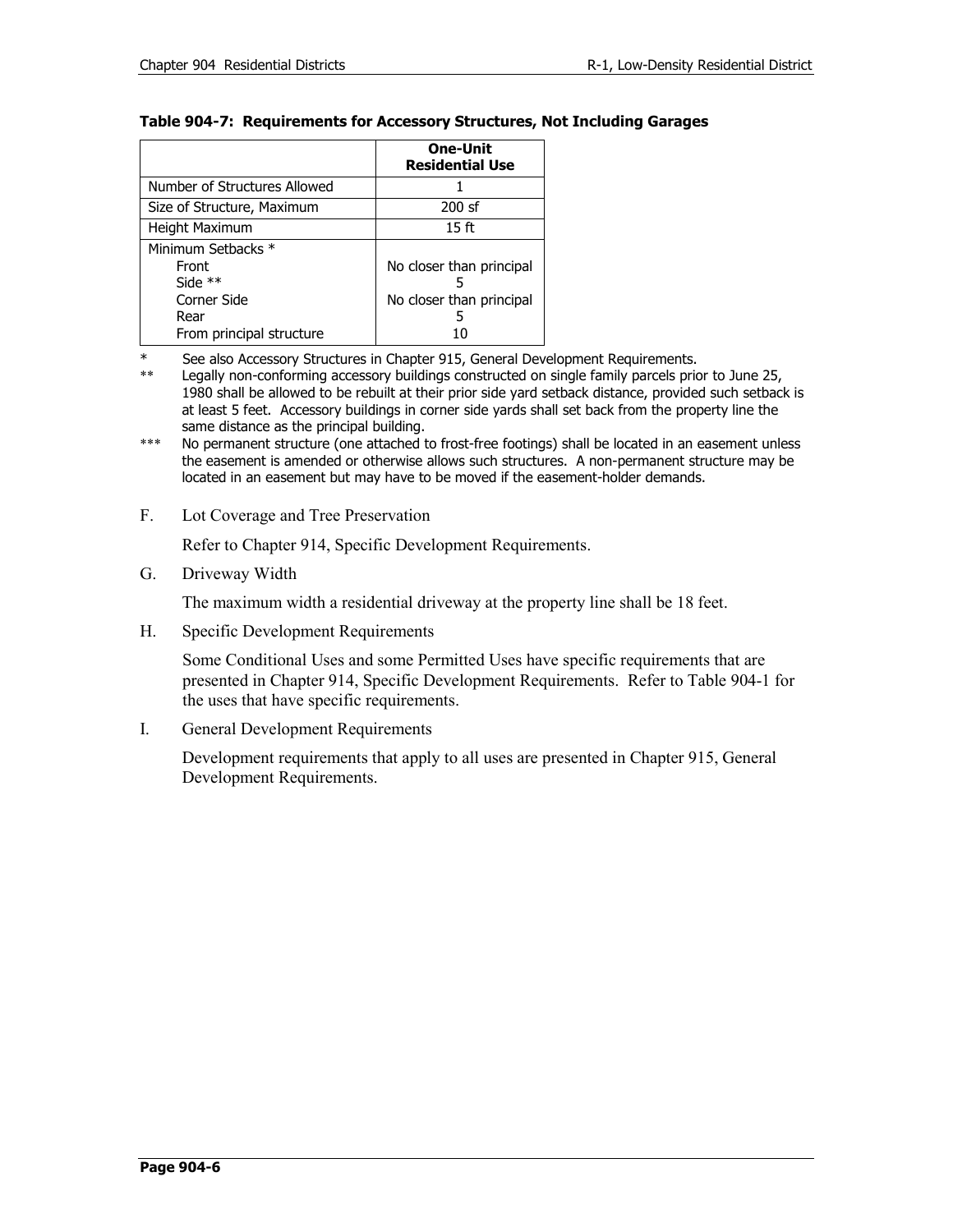# **904.030 R-2, Medium-Density Residential District**

A. Purpose

The purpose of the R-2, Medium-Density Residential District, is to allow the development of attached housing not including apartment buildings at densities up to approximately 8 dwelling units per net acre, and detached houses on parcels slightly smaller than allowed in the R-1 zoning district.

- B. Permitted Principal Uses
	- 1. Refer to Table 904-1.
	- 2. Some Permitted Uses have requirements that are presented in Chapter 914, Specific Development Requirements. Refer also to Chapter 915, General Development Requirements.
- C. Conditional Principal Uses
	- 1. Refer to Table 904-1.
	- 2. Refer to Chapter 914 for specific requirements that must be met for approval of some Conditional Uses. Refer also to Chapter 915, General Development Requirements.
	- 3. In the R-2 zoning district, there shall be no more than one 1-, 2- or 3-family dwelling per land parcel, not counting accessory dwelling units.
- D. Accessory Uses
	- 1. Refer to Chapter 914, Specific Development Requirements, and Chapter 915, General Development Requirements, for conditions that must be met for approval of certain Accessory Uses.
	- 2. Tents or similar structures without foundations or footings may not be used as accessory buildings.
- E. Dimensional Requirements

## **Table 904-8: Required Setbacks, R-2 District**

|                                               | <b>Front</b>             | <b>Side</b> | <b>Corner</b><br><b>Side</b> | Rear | <b>Side</b><br>abutting<br><b>SF House</b> | From any<br><b>Water</b><br><b>Body</b> |
|-----------------------------------------------|--------------------------|-------------|------------------------------|------|--------------------------------------------|-----------------------------------------|
| Single-Family<br>Detached Building<br>1, 2, 3 | 25                       | 7.5         | 20                           | 40   |                                            | Chapter<br>915                          |
| Two- or Three-<br>Family Building 2           | 25                       | 7.5         | 20                           | 30   | 15                                         |                                         |
| Townhouse<br>Cluster                          | 25                       | 15          | 20                           | 30   | 20                                         |                                         |
| Driveway                                      | <b>Not</b><br>applicable | 5           | 20                           | 10   | 10                                         |                                         |
| Porch                                         | 20                       | 7.5         | 20                           | 35   | 10                                         |                                         |
| <b>Deck</b>                                   | 20                       | 7.5         | 20                           | 35   | 10                                         |                                         |
| Parking <sup>4</sup>                          |                          |             |                              |      |                                            |                                         |

1 The front setback shall be applied as a "build-to" distance except in instances of "setback averaging" as allowed by #2, below. See Table 904-6 for garage setbacks.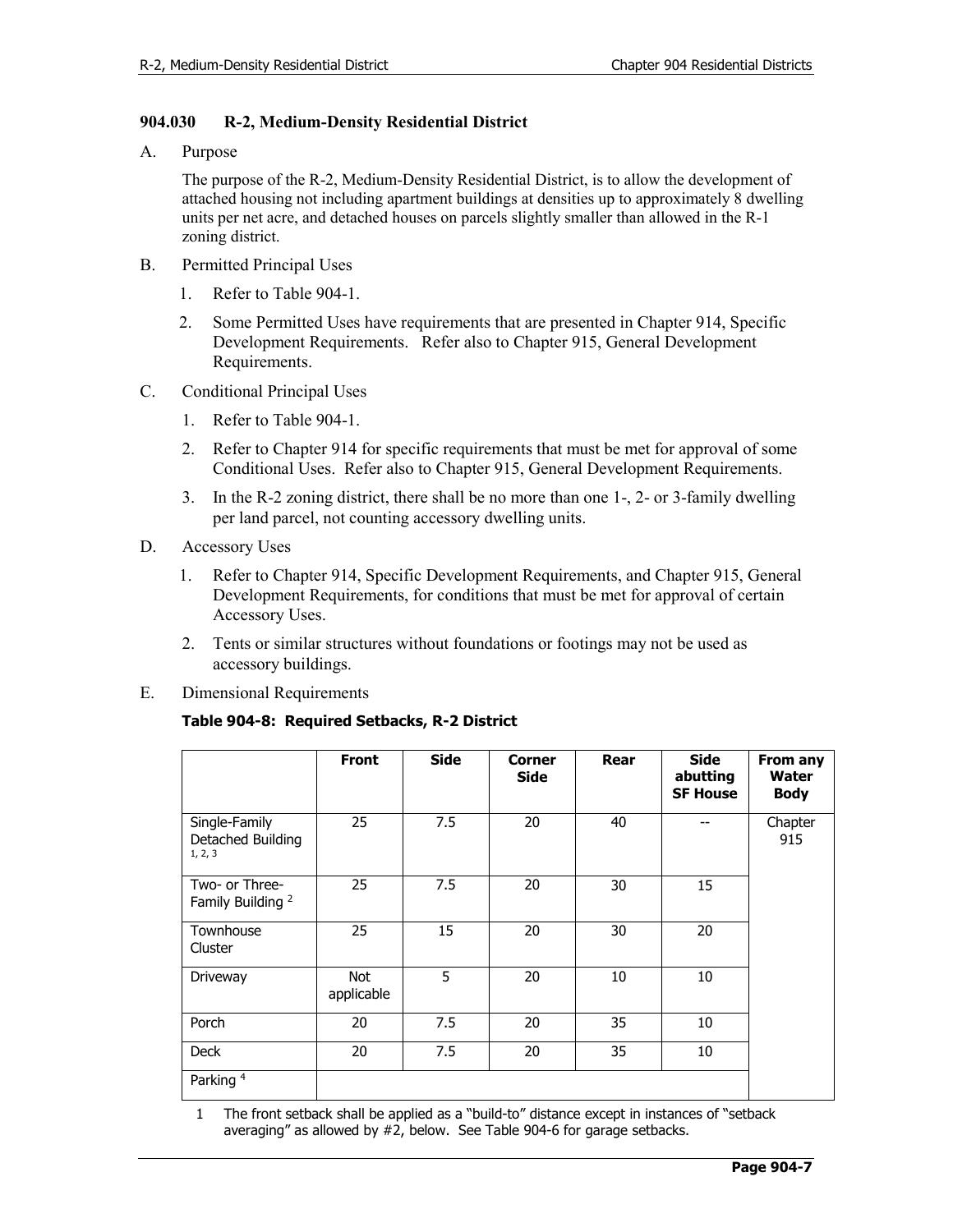- 2. If two or more existing houses on the same side of the block have front setbacks other than the standard, the setbacks for the remaining lots on that side of the block shall be the average setback of the existing houses.
- 3. A covered front porch or a covered front stoop, with a lateral enclosure of not more than a balustrade, may encroach into the front yard setback by up to 6 feet.
- 4. If an adjacent house has a front yard facing the side street, then the corner side setback shall equal the front setback of the adjacent house.
- 5. Refer to Chapter 915, General Development Requirements, Residential Parking Locations.

#### **Table 904-9: Minimum Lot Dimensions, R-2 District**

|                                                               | Area           | Width | Depth |
|---------------------------------------------------------------|----------------|-------|-------|
| Single-Family Detached Dwelling<br>Interior lot<br>Corner lot | 7,000<br>8,000 | 75    | 130   |
| 2-Unit Building (per unit) $1$<br>Interior lot<br>Corner lot  | 5,500<br>5,500 |       |       |
| 3- to 8-Unit Building (per unit)                              | 4,000          |       | 130   |
| Townhouse (per unit)                                          | 4,000          |       | 130   |

1 5,000 where a building permit had been issued prior to October 9, 1984.

2 The minimum lot width is a function of the building footprint plus required setbacks.

### **Table 904-10: Maximum Structure Height, R-2 District**

|                                 | Feet |
|---------------------------------|------|
| Principal Building <sup>1</sup> | 36   |
| Fences <sup>2</sup>             |      |
| <b>Front Yards</b>              |      |
| Side or Rear Yards              | 6.5  |

1 Or 3 stories, whichever is less. See Chapter 918, Rules of Measurement, Building Height.

2 See also Chapter 915 for additional regulations on fences.

#### F. Garage Dimensional Regulations

- 1. One- or Two-Unit Buildings. For one- or two-unit buildings, the dimensional regulations for both attached or detached garages are the same as presented in Table 904-6, in the R-1 District.
- 2. Other Multiple-Unit Buildings. For other multiple-unit buildings, the garage dimensional setbacks shall be the same as the setbacks of the principal building as shown in Table 904-8.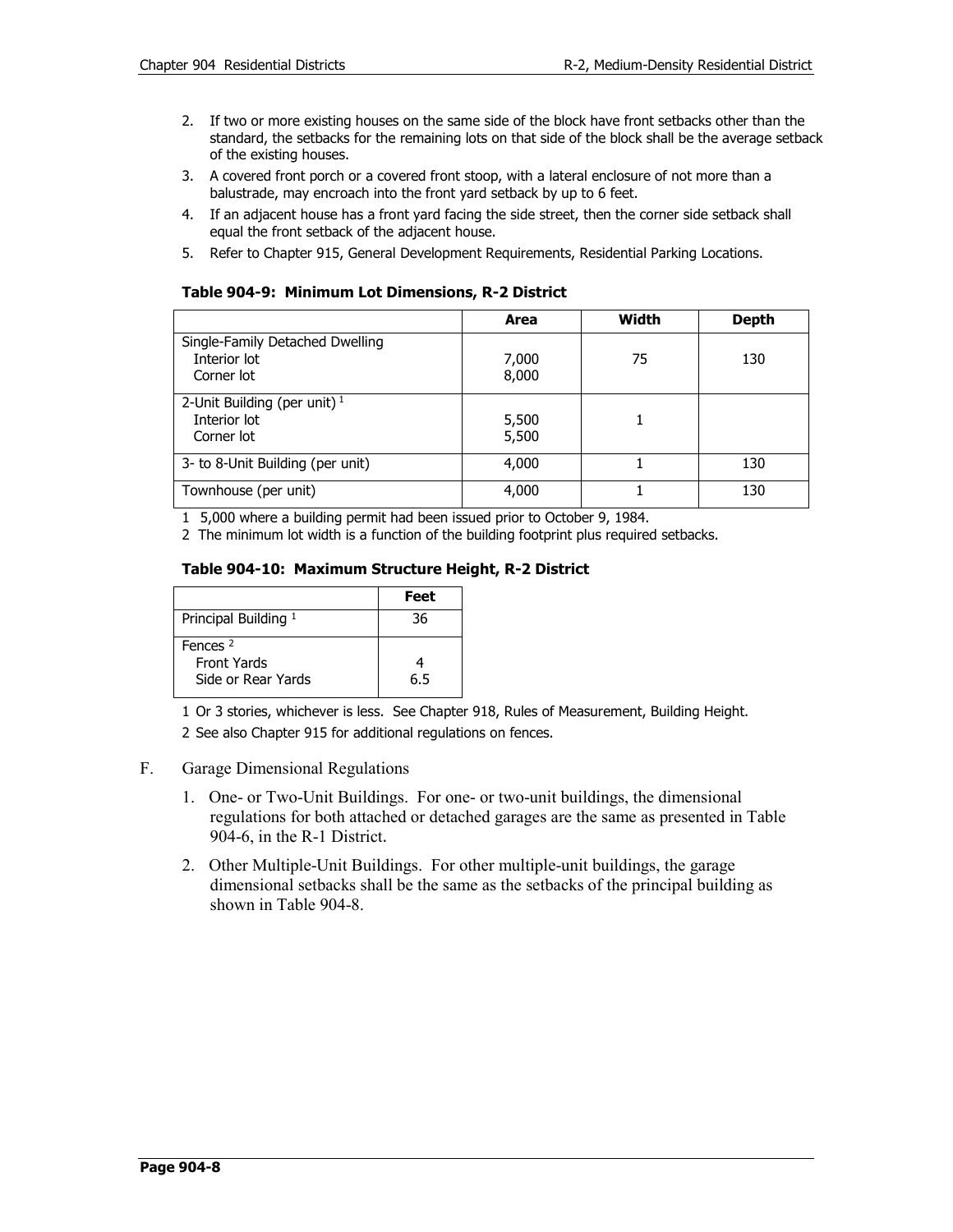|                                                                                      | <b>One- or Two-Family</b><br><b>Buildings</b>              | <b>Other Multiple-Family</b><br><b>Buildings</b>           |
|--------------------------------------------------------------------------------------|------------------------------------------------------------|------------------------------------------------------------|
| Number of Structures Allowed                                                         | 1 per unit                                                 | 1 per two units                                            |
| Size of Structures, Maximum                                                          | $200$ sf                                                   | $200$ sf                                                   |
| Height Maximum - Other                                                               | 15 <sub>ft</sub>                                           | 15 <sub>ft</sub>                                           |
| Minimum Setbacks<br>Front<br>Side<br>Corner Side<br>Rear<br>From principal structure | No closer than principal<br>No closer than principal<br>10 | No closer than principal<br>No closer than principal<br>10 |

## **Table 904-11: Requirements for Accessory Structures, Not Including Garages**

\* See also Accessory Structures in Chapter 915.

\*\* No permanent structure (one attached to frost-free footings) shall be located in an easement unless the easement is amended or otherwise allows such structures. A non-permanent structure may be located in an easement but may have to be moved if the easement-holder demands.

### G. Lot Coverage and Tree Preservation

Refer to Chapter 914, Specific Development Requirements.

### H. Driveway Width

The maximum width a residential driveway at the property line shall be 18 feet.

I. Specific Development Requirements

Some Conditional Uses and some Permitted Uses have specific requirements that are presented in Chapter 914, Specific Development Requirements. Refer to Table 904-1 for the uses that have specific requirements. Note that Chapter 914 includes design standards for multiple-unit buildings.

J. General Development Requirements

Development requirements that apply to all uses are presented in Chapter 915, General Development Requirements.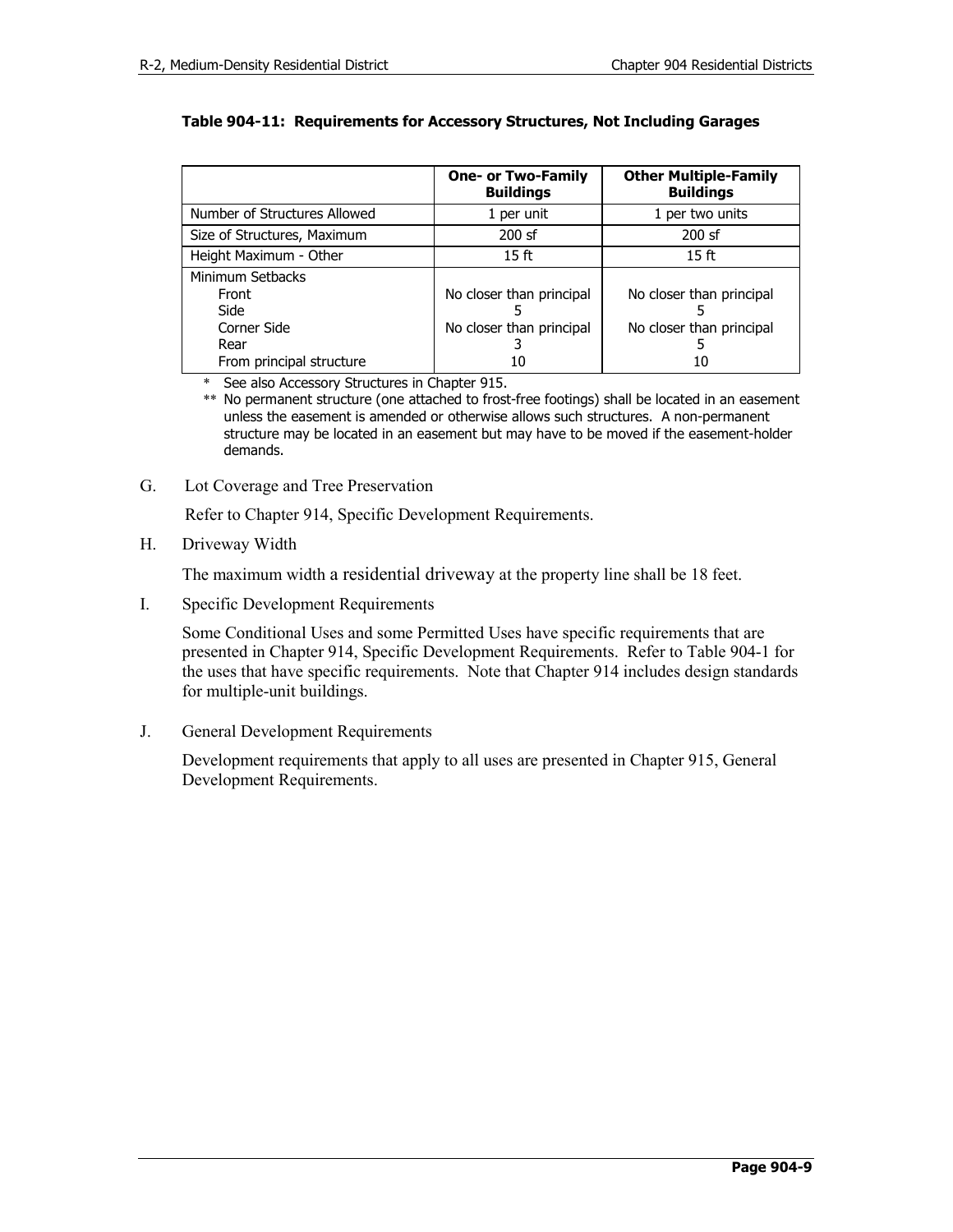# **904.040 R-3, High-Density Residential District**

A. Purpose

The major purpose of the R-3, High-Density Residential District, is to allow attached housing of all types. Attached housing not including apartment buildings may have densities of up to approximately 12.5 units per net acre. Apartment buildings with central corridors may be built up to 29 dwelling units per net acre. Housing for senior citizens may go up to 36 units per net acre.

- B. Permitted Principal Uses
	- 1. Refer to Table 904-1.
	- 2. Some Permitted Uses have requirements that are presented in Chapter 914, Specific Development Requirements. Refer also to Chapter 915, General Development Requirements.
- C. Conditional Principal Uses
	- 1. Refer to Table 904-1.
	- 2. Refer to Chapter 914 for specific requirements that must be met for approval of some Conditional Uses. Refer also to Chapter 915, General Development Requirements.
- D. Accessory Uses
	- 1. Refer to Table 904-2.
	- 2. Refer to Chapter 914, Specific Development Requirements, and Chapter 915, General Development Requirements, for conditions that must be met for approval of certain Accessory Uses.
	- 3. Tents or similar structures without foundations or footings may not be used as accessory buildings.
- E. Dimensional Requirements

## **Table 904-12: Required Setbacks, R-3 District**

|                                                   | <b>Front</b>       | <b>Side</b> | <b>Corner</b><br><b>Side</b> | Rear | <b>Side abutting SF</b><br><b>House</b>                   | From any<br><b>Water Body</b> |
|---------------------------------------------------|--------------------|-------------|------------------------------|------|-----------------------------------------------------------|-------------------------------|
| 2-, 3- or 4-Unit<br><b>Building</b><br>(per unit) | 30                 | 10          | 20                           | 30   |                                                           | Chapter 915                   |
| Townhouse<br>(per unit)                           | 20                 | 10          | 20                           | 25   | 15                                                        |                               |
| Buildings with<br>more than 4<br>units            | 20                 | 15          | 20                           | 25   | 20 or 50 % of<br>building height,<br>whichever is greater |                               |
| Seniors' housing                                  | 20                 | 20          | 20                           | 30   | 30                                                        |                               |
| Driveway                                          | Not.<br>applicable | 10          | 10                           | 10   | 10                                                        |                               |

Refer also to Chapter 915, General Development Requirements, Residential Parking Locations.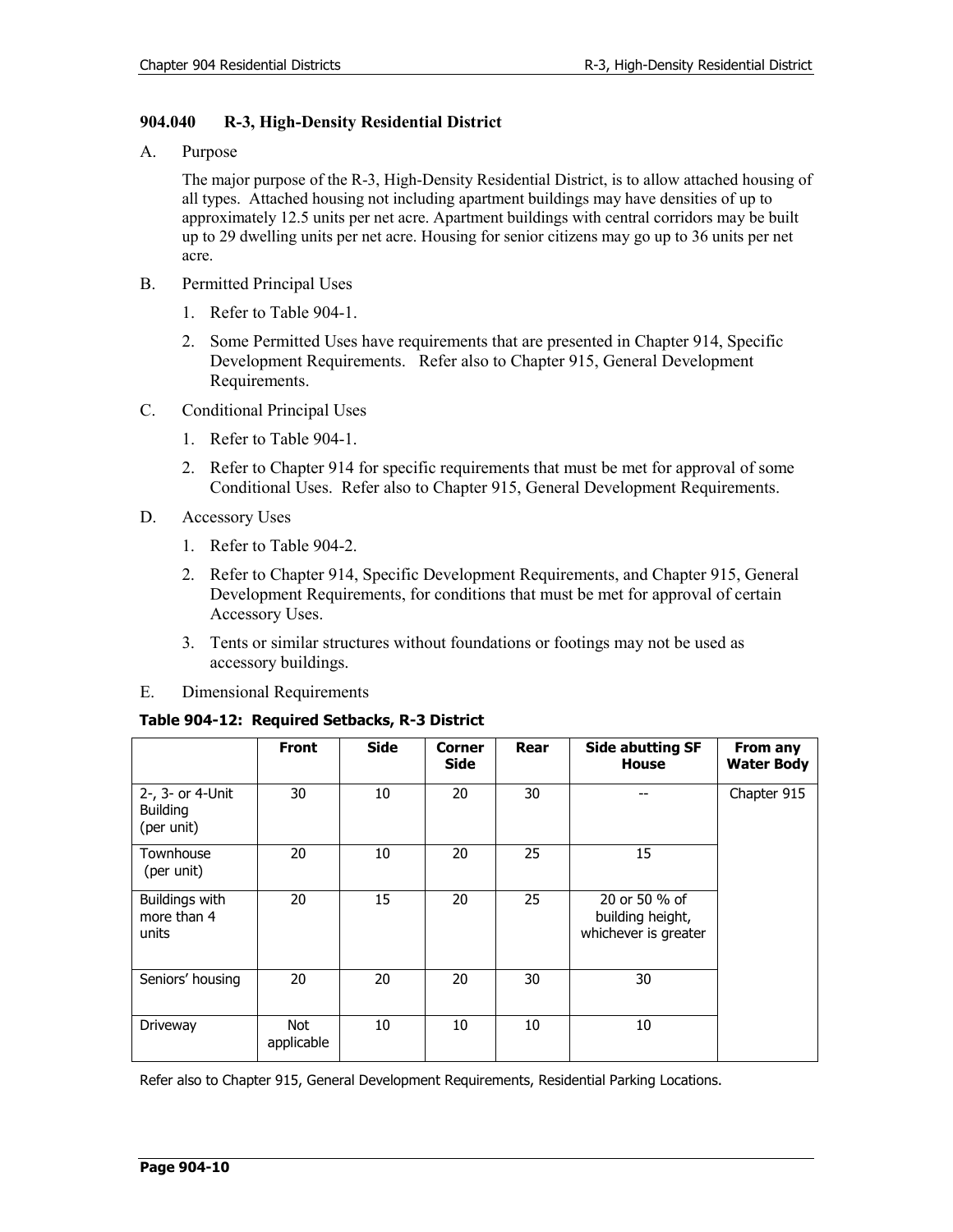|                                     | Area<br>(minimum square footage of<br>private land per dwelling unit) | Width | Depth |
|-------------------------------------|-----------------------------------------------------------------------|-------|-------|
| 2- to 8-Unit Building<br>(per unit) | 3,500                                                                 |       | 130   |
| Townhouse (per unit)                | 3,500                                                                 |       | 120   |
| Apartment buildings                 | 1,500                                                                 |       |       |
| Seniors' housing                    | Per unit: 1,250                                                       |       |       |

1. The minimum lot width or depth are a function of the building footprint plus required setbacks.

2. The minimum density for apartment buildings shall be 10 dwelling units per net acre (4,350 square feet of land per unit).

|  |  | Table 904-14: Maximum Structure Height, R-3 District |  |
|--|--|------------------------------------------------------|--|
|--|--|------------------------------------------------------|--|

|                                                    | Height <sup>1</sup>                           |
|----------------------------------------------------|-----------------------------------------------|
| Principal Building                                 | 5 stories or 56 feet,<br>whichever is greater |
| Fences<br><b>Front Yards</b><br>Side or Rear Yards | 6.5                                           |

#### **Table 904-15: Requirements for Detached Accessory Structures, R-3 District**

|                              | <b>One- or Two-Family</b><br><b>Buildings</b> | <b>Other Multiple-Family</b><br><b>Buildings</b> |
|------------------------------|-----------------------------------------------|--------------------------------------------------|
| Number of Structures Allowed | 1 per unit                                    | 1 per building                                   |
| Size of Structures, Maximum  | $200$ sf                                      | $200$ sf                                         |
| Height Maximum - Other       | 15 ft                                         | 15 ft                                            |
| Minimum Setbacks             |                                               |                                                  |
| Front                        | No closer than principal                      | No closer than principal                         |
| Side                         |                                               |                                                  |
| Corner Side                  | No closer than principal                      | No closer than principal                         |
| Rear                         |                                               |                                                  |
| From principal structure     | 10                                            | 10                                               |

\* See also Accessory Structures in Chapter 915.

\*\* No permanent structure (one attached to frost-free footings) shall be located in an easement unless the easement is amended or otherwise allows such structures. A non-permanent structure may be located in an easement but may have to be moved if the easement-holder demands.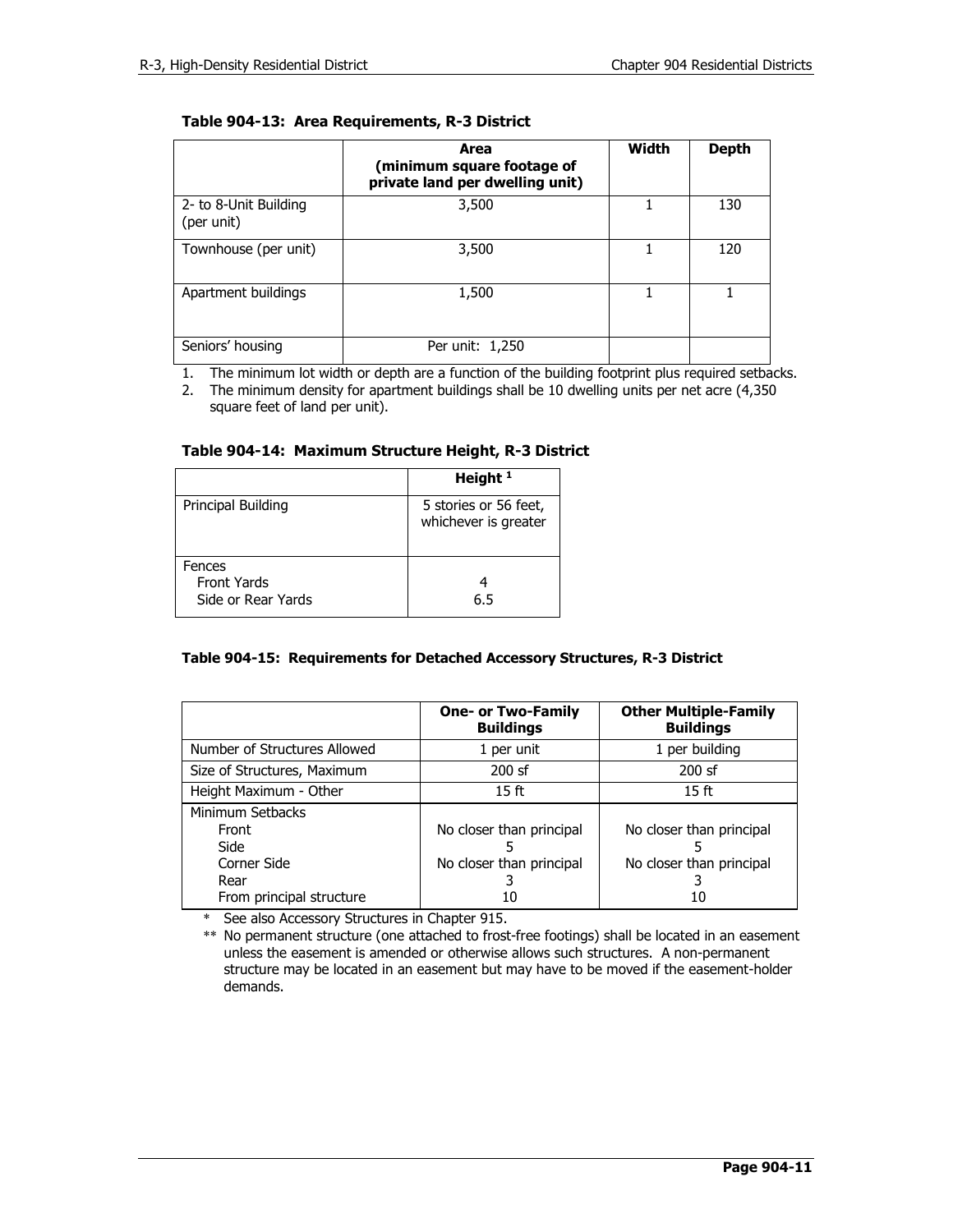F. Lot Coverage and Tree Preservation

Refer to Chapter 914, Specific Development Requirements.

G. Specific Development Requirements

Some Conditional Uses and some Permitted Uses have specific requirements that are presented in Chapter 914, Specific Development Requirements. Refer to Table 904-1 for the uses that have specific requirements. Note that Chapter 914 includes design standards for multiple-unit buildings.

H. General Development Requirements

1

See Chapter 915, General Development Requirements.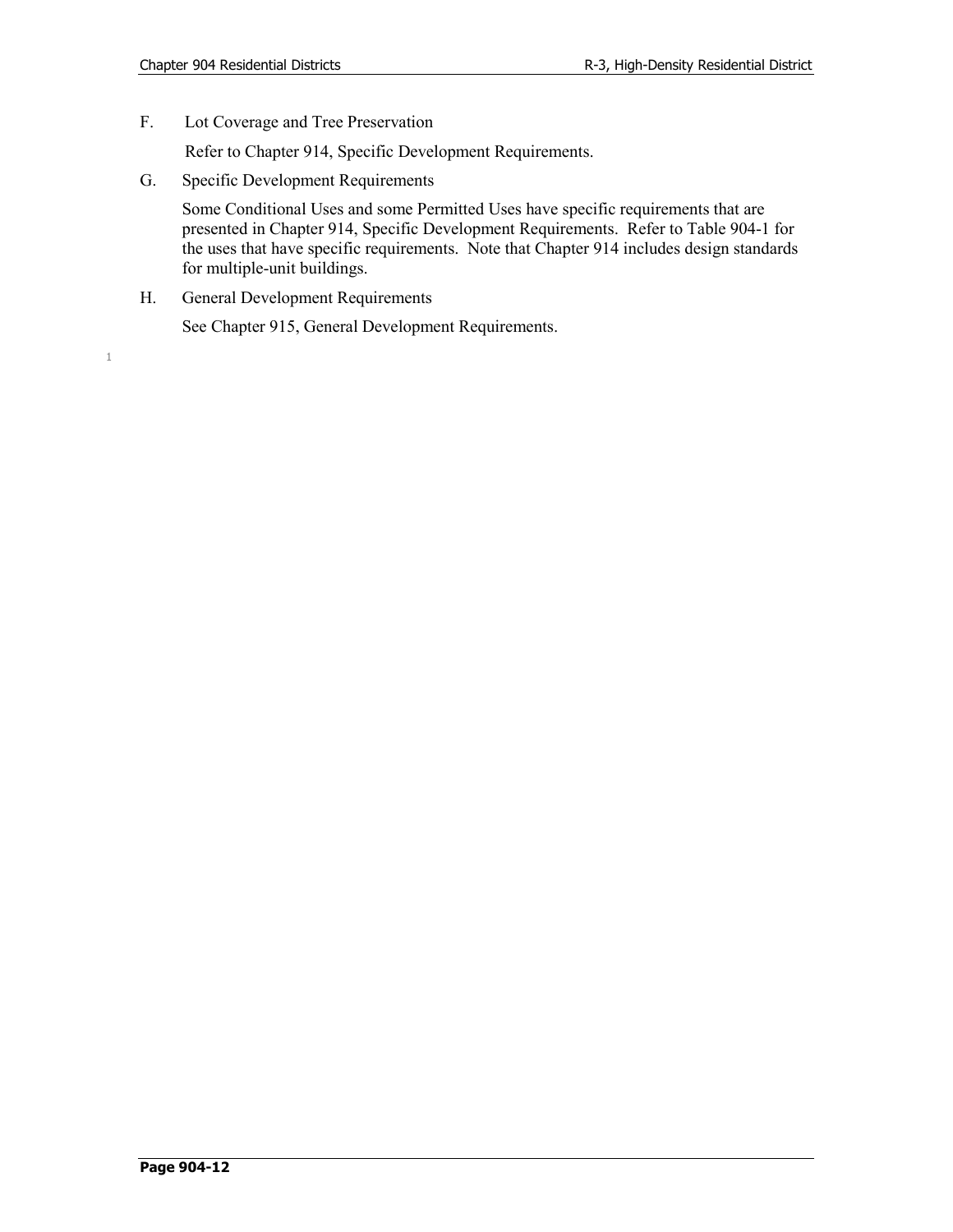# **904.050 R-4, Manufactured Home District**

A. Purpose

The purpose of this district is to allow manufactured communities.

B. Location

Manufactured home communities are permitted by Minnesota Statutes Chapter 462.357 (1)(b), as it may be amended from time to time, as a conditional use in zoning districts that allow two-family dwellings, or by the City as a Permitted Use in the R-4 zoning district.

C. Permitted Principal Use

Refer to Table 904-16. Manufactured Home Communities are the only Permitted Principal Use in the R-4 zoning district.

Manufactured Home Communities have requirements that are presented in Chapter 914, Specific Development Requirements.

D. Conditional Principal Uses

Refer to Table 904-1. There are no Conditional Principal Uses in the R-4 zoning district.

- E. Accessory Uses
	- 1. Refer to Table 904-2.
	- 2. Refer to Chapter 914, Specific Development Requirements, and Chapter 915, General Development Requirements, for conditions that must be met for approval of certain Accessory Uses.
- F. Dimensional Requirements
	- 1. Park Size: The minimum area required for a manufactured home park designation shall be 5 acres.
	- 2. Individual manufactured home sites (homes 14 feet wide or less):
		- (a) Each manufactured home site shall contain at least 5,000 square feet of land area for the exclusive use of the occupant:
			- (1) Width: No less than 50 feet.
			- (2) Depth: No less than 100 feet.
		- (b) Each manufactured home site shall have frontage on an approved roadway and the corner of each manufactured home site shall be marked and each site shall be numbered.
	- 3. Individual manufactured home site (homes over 14 feet in width):
		- (a) Each manufactured home site shall contain at least 6,500 square feet of land area for the exclusive use of the occupant:
			- (1) Width: No less than 65 feet.
			- (2) Depth: No less than one 100 feet. b. Each manufactured home site shall have frontage on an approved roadway and the corner of each manufactured home site shall be marked and each site shall be numbered.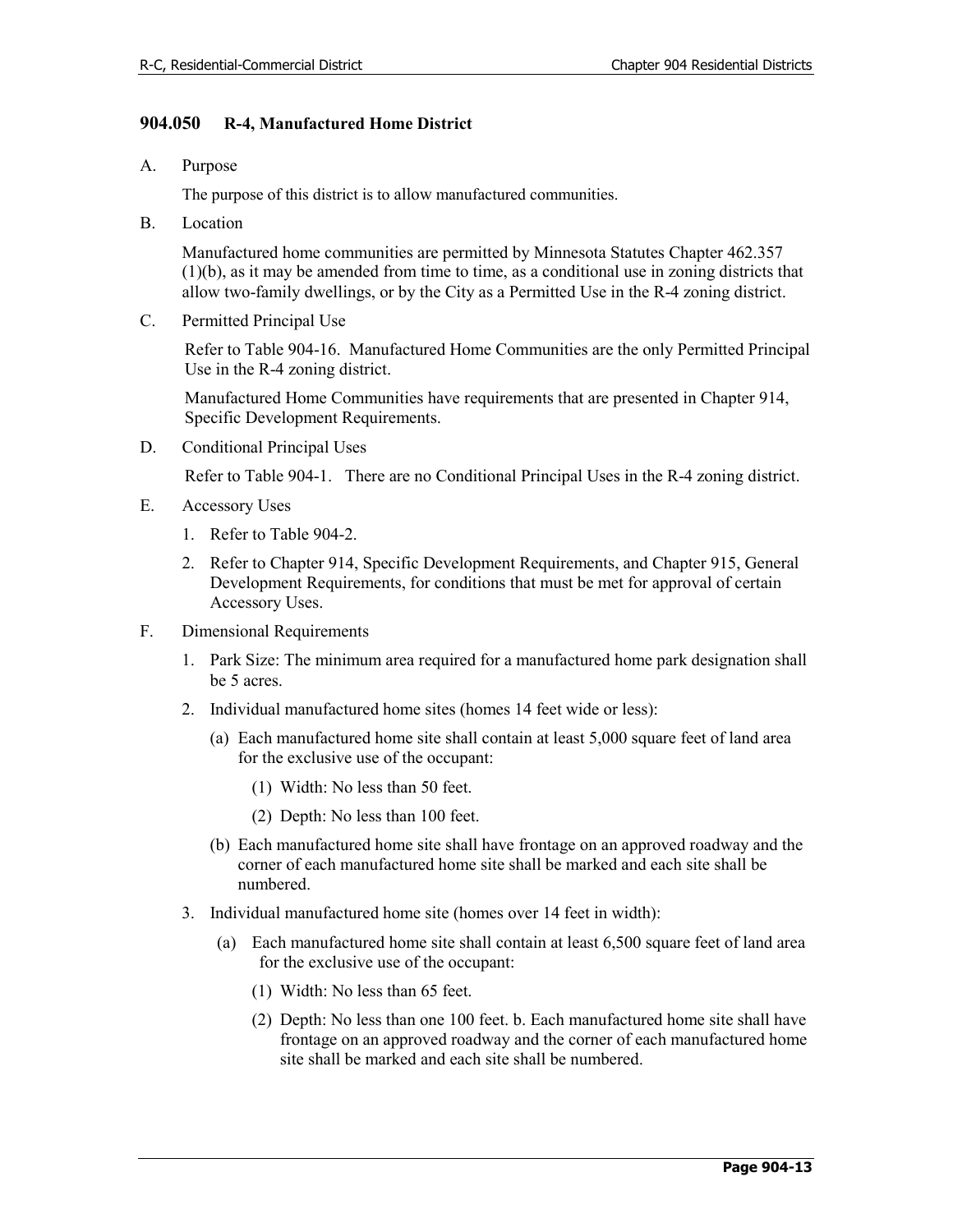- 4. Individual Manufactured Home Unit Site Setbacks: No unit shall be parked closer than 10 feet to its side lot lines nor closer than 30 feet to its front lot line, or within 10 feet of its rear lot line.
- 5. Building Requirements: No structure shall exceed one story or 15 feet whichever is less.
- 6. Parking:
	- (a) Each manufactured home site shall have off-street parking space for 2 automobiles.
	- (b) Each manufactured home park shall maintain a hard-surfaced off-street parking lot for guests of occupants in the amount of 1 space for each 5 unit sites.
	- (c) Access drives off roads to all parking spaces and coach sites shall be hard surfaced according to specifications established by the City.
- G. Specific Development Requirements

Manufactured Home Communities and some Accessory Uses have requirements that are presented in Chapter 914, Specific Development Requirements.

H. General Development Requirements

Development requirements that apply to all uses are presented in Chapter 915, General Development Requirements.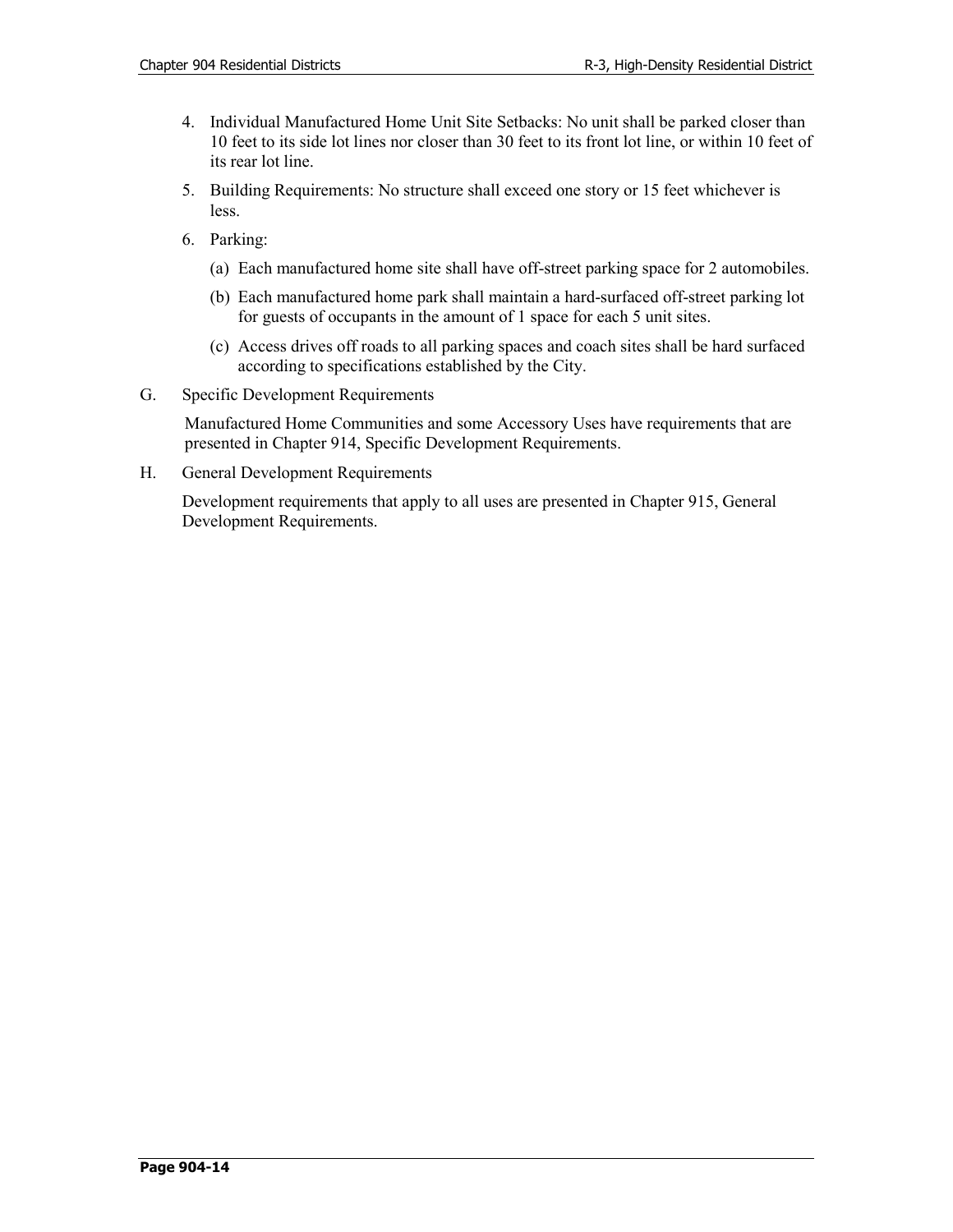# **904.060 R-C, Residential-Commercial District**

A. Purpose

The major purpose of the Residential-Commercial District is to provide for a transition in land use from residential to low-intensity business and allow intermixing of such land uses, including in the same building.

- B. Permitted Principal Uses
	- 1. Refer to Table 904-1.
	- 2. Some Permitted Uses have requirements that are presented in Chapter 914, Specific Development Requirements. Refer also to Chapter 915, General Development Requirements.
	- C. Conditional Principal Uses
		- 1. Refer to Table 904-1.
		- 2. Refer to Chapter 914 for specific requirements that must be met for approval of some Conditional Uses. Refer also to Chapter 915, General Development Requirements.
		- 3. In the R-C zoning district, there shall be no more than one 2- or 3-family dwelling per land parcel, not counting accessory dwelling units.
	- D. Accessory Uses
		- 1. Refer to Table 904-2.
		- 2. Refer to Chapter 914, Specific Development Requirements, and Chapter 915, General Development Requirements, for conditions that must be met for approval of certain Accessory Uses.
		- 3. Dimensional Requirements

## **Table 904-8: Required Setbacks, R-C District**

|                                          | <b>Front</b>       | <b>Side</b> | <b>Corner</b><br><b>Side</b> | Rear | <b>Abutting</b><br><b>SF House</b> | Water<br><b>Body</b> |
|------------------------------------------|--------------------|-------------|------------------------------|------|------------------------------------|----------------------|
| Single-Family<br>Detached Building 1, 2, | 25                 | 7.5         | 20                           | 40   |                                    | Chapter 915          |
| 2- or 3-Unit Building $1$                | 25                 | 7.5         | 20                           | 30   | 15                                 |                      |
| Four to 16 Unit<br><b>Building</b>       | 25                 | 10          | 20                           | 30   | 20                                 |                      |
| <b>Townhouse Cluster</b>                 | 25                 | 15          | 20                           | 30   | 20                                 |                      |
| <b>Commercial Land Uses</b>              | 20                 | 20          | 20                           | 50   | 20                                 |                      |
| Driveway                                 | Not.<br>applicable | 5           | 20                           | 10   | 10                                 |                      |
| Parking <sup>3</sup>                     |                    |             |                              |      |                                    |                      |

1 If two or more existing houses on the same side of the block have front setbacks other than the standard, the setbacks for the remaining lots on that side of the block shall be the average setback of the existing houses.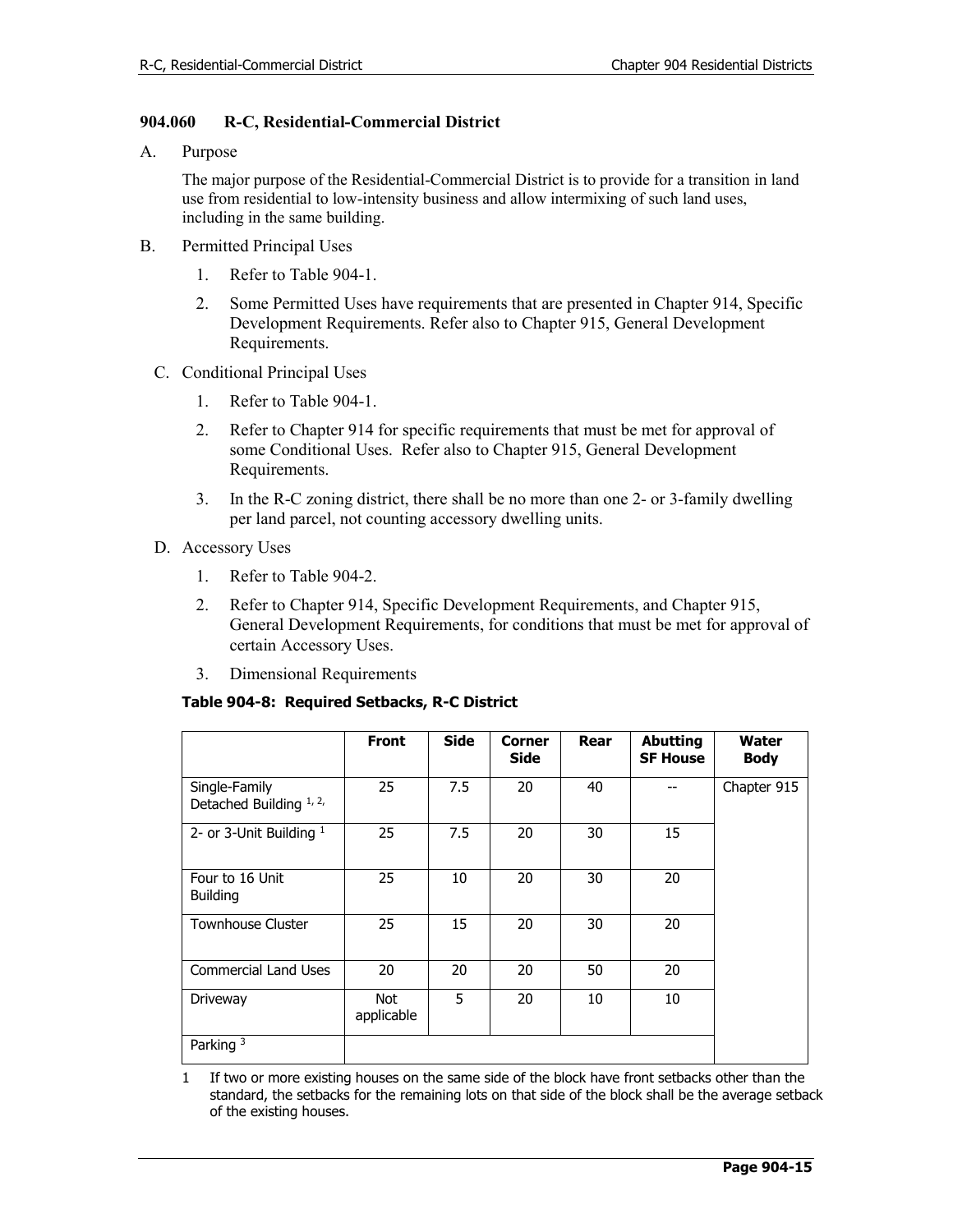- 2 If an adjacent house has a front yard facing the side street, then the corner side setback shall equal the front setback of the adjacent house.
- 3 Refer to Chapter 915, General Development Requirements, Residential Parking Locations.

### **Table 904-9: Minimum Lot Dimensions, R-C District**

|                                                               | Area           | Width    | Depth |
|---------------------------------------------------------------|----------------|----------|-------|
| Single-Family Detached Dwelling<br>Interior lot<br>Corner lot | 7,000<br>7,500 | 65<br>75 | 130   |
| 2-, 3- or 4-Unit Building (per unit)                          | 3,500          | 75       | 130   |
| 4- to 16-Unit Building                                        | 3,000          |          |       |
| Townhouse (per unit)                                          | 3,500          |          | 130   |
| <b>Commercial Land Uses</b>                                   |                |          |       |

1 The minimum lot width is a function of the building footprint plus required setbacks.

## **Table 904-18: Maximum Structure Height, R-C District**

|                                                    | Height <sup>1</sup>                        |
|----------------------------------------------------|--------------------------------------------|
| Principal Building                                 | 3 stories or 36 feet,<br>whichever is less |
| Fences<br><b>Front Yards</b><br>Side or Rear Yards | 4<br>6.5                                   |

|                              | <b>One- or Two-Family</b><br><b>Buildings</b> | <b>Other Multiple-Family</b><br><b>Buildings</b> |
|------------------------------|-----------------------------------------------|--------------------------------------------------|
| Number of Structures Allowed | 1 per unit                                    | 1 per building                                   |
| Size of Structures, Maximum  | $200$ sf                                      | $200$ sf                                         |
| Height Maximum - Other       | 15 <sub>ft</sub>                              | 15 <sub>ft</sub>                                 |
| Minimum Setbacks             |                                               |                                                  |
| Front<br>Side                | No closer than principal                      | No closer than principal                         |
| Corner Side                  | No closer than principal                      | No closer than principal                         |
| Rear                         |                                               |                                                  |
| From principal structure     | 10                                            | 10                                               |

See also Accessory Structures in Chapter 915.

\*\* No permanent structure (one attached to frost-free footings) shall be located in an easement unless the easement is amended or otherwise allows such structures. A non-permanent structure may be located in an easement but may have to be moved if the easement-holder demands.

#### E. Maximum Building Coverage

No more than 50 percent of the parcel shall be occupied by buildings having vertical mass including dwellings, garages, storage buildings, gazebos and greenhouses but not including driveways, parking areas, decks, patios, unscreened courts, solar energy equipment or play equipment.